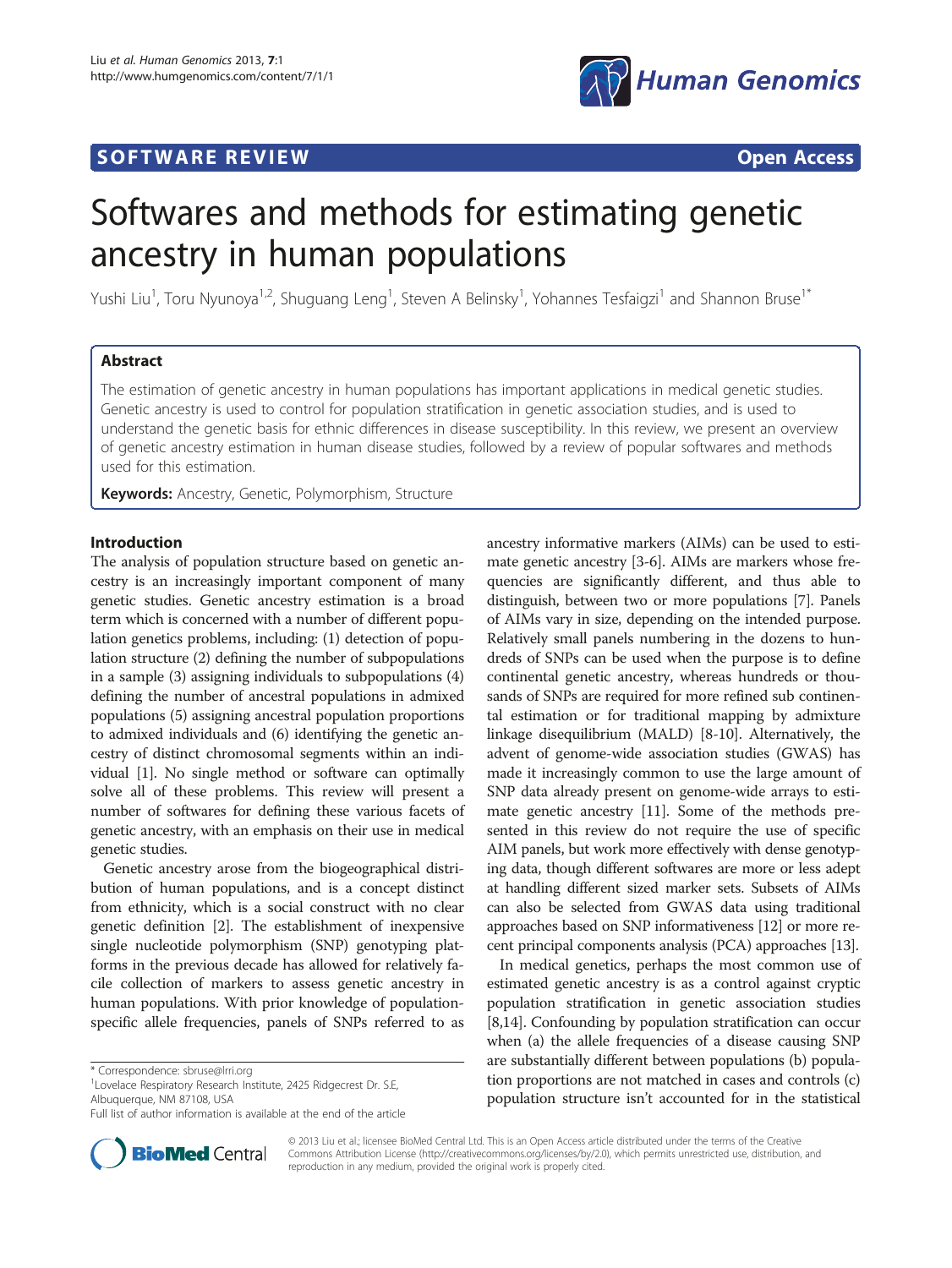modeling of genetic association. Self-identified ethnicity can be used to control for this potential confounding, often by simply including individual ethnicity as a covariate in the regression models or by performing population stratified analyses. However, using self-identified ethnicity can result in misclassification [\[15\]](#page-5-0), and also cannot account for varying degrees of admixture within selfidentified ethnic groups. Direct estimates of genetic ancestry based on genotype data are therefore preferred as a control for population substructure, given the advantage in precision and informativeness over self-identified ethnicity [[16](#page-5-0)]. In addition to serving as a control for population stratification, estimation of genetic ancestry has become particularly important in studies of recently admixed populations, such as African-Americans and Latinos [[3,17](#page-5-0)]. Admixed populations which show protection or susceptibility to common diseases provide an unprecedented opportunity for disease gene mapping [[18,19](#page-5-0)].

Genetic ancestry can be divided into "local" and "global" estimates [\[20\]](#page-5-0). Local estimates are concerned with identifying the ancestral origin of distinct chromosomal segments within an individual genome, and these methods are a more recent development in the field. Global estimates seek to establish ancestral proportions averaged across the genome of an individual, so that proportions of each ancestry (summing to 1) can be assigned to each individual. In general, the softwares for estimating genetic ancestry can also be divided into methods that rely on multivariate statistical methods (like PCA and cluster analysis) versus methods that make use of explicit genetic models, although this distinction does not imply that there aren't important similarities between algorithmic and model-based methods. The purpose of this survey is to describe some of the better known algorithmic and model-based programs for estimating both local and global genetic ancestry. Table 1 contains a list of the softwares under discussion, usefulness in estimating global or local

Table 1 Softwares for estimating genetic ancestry

ancestry, the computing environment, and a link to software website. All softwares presented in this review are free to academic users.

# Estimating global ancestry **Structure**

STRUCTURE, perhaps the most widely used program for estimating global genetic ancestry, was developed by Pritchard et. al. in 2000 [\[1](#page-5-0)]. STRUCTURE is a modelbased clustering approach which utilizes genotype data to infer the presence of distinct populations, assign individuals to populations, identify admixture proportions at the individual level, and to estimate ancestral population allele frequencies in admixed populations. There are four main models within STRUCTURE: (1) No admixture model, which assumes individuals come from distinct populations (2) admixture model (3) linkage model [[21](#page-5-0)], which accounts for admixture linkage disequilibrium (i.e. the phenomenon whereby recently admixed populations have larger regions of LD between loci), and (4) prior population information models, which can use location or self-identified ethnicity (if they are informative) to enhance the detection of population structure [[22](#page-5-0)]. The model which utilizes prior population information is particularly useful when working with a small number of markers or when population structure is weak.

Prior to running STRUCTURE, parameters must be set, with perhaps the most critical being K, the number of populations. The authors took an *ad hoc* approach for K, estimating the conditional mean and variance of Bayesian deviance based on the data [\[1](#page-5-0)]. It is also useful to consider known information on the populations under study when choosing an appropriate K. As with any method used to estimate global ancestry proportions, a highly informative marker set and better representation of ancestral populations allows for more exquisite resolution of population structure, and thus will influence the

| Software            | Global/local estimation | <b>Operating Environments</b> | Link                                                       |
|---------------------|-------------------------|-------------------------------|------------------------------------------------------------|
| <b>STRUCTURE</b>    | Global                  | Windows/DOS/Linux/Solaris/Mac | http://pritch.bsd.uchicago.edu/structure.html              |
| frappe              | Global                  | Windows/Linux/Mac             | http://med.stanford.edu/tanglab/software/frappe.html       |
| <b>ADMIXTURE</b>    | Global                  | Linux/Mac                     | http://www.genetics.ucla.edu/software/admixture/index.html |
| EIGENSTRAT/smartpca | Global                  | Linux                         | http://www.hsph.harvard.edu/faculty/alkes-price/software/  |
| ipPCA/EigenDev      | Global                  | Windows/Linux (MatLab)        | http://www4a.biotec.or.th/Gl/tools/ippca                   |
| <b>GEMTools</b>     | Global                  | Windows/Linux                 | http://www.wpic.pitt.edu/wpiccompgen/GemTools/GemTools.htm |
| <b>PLINK</b>        | Global                  | Windows/Linux/Mac/C/C++       | http://pngu.mgh.harvard.edu/~purcell/plink/                |
| <b>LAMP</b>         | Local and Global        | Windows/Linux                 | http://lamp.icsi.berkeley.edu/lamp/                        |
| <b>SABER</b>        | Local and Global        | Linux                         | http://med.stanford.edu/tanglab/software/saber.html        |
| <b>HAPMIX</b>       | Local and Global        | Unix/Linux/Windows            | http://www.stats.ox.ac.uk/~myers/software.html             |
| <b>ANCESTRYMAP</b>  | Local and Global        | Unix/Linux                    | http://genepath.med.harvard.edu/~reich/Software.htm        |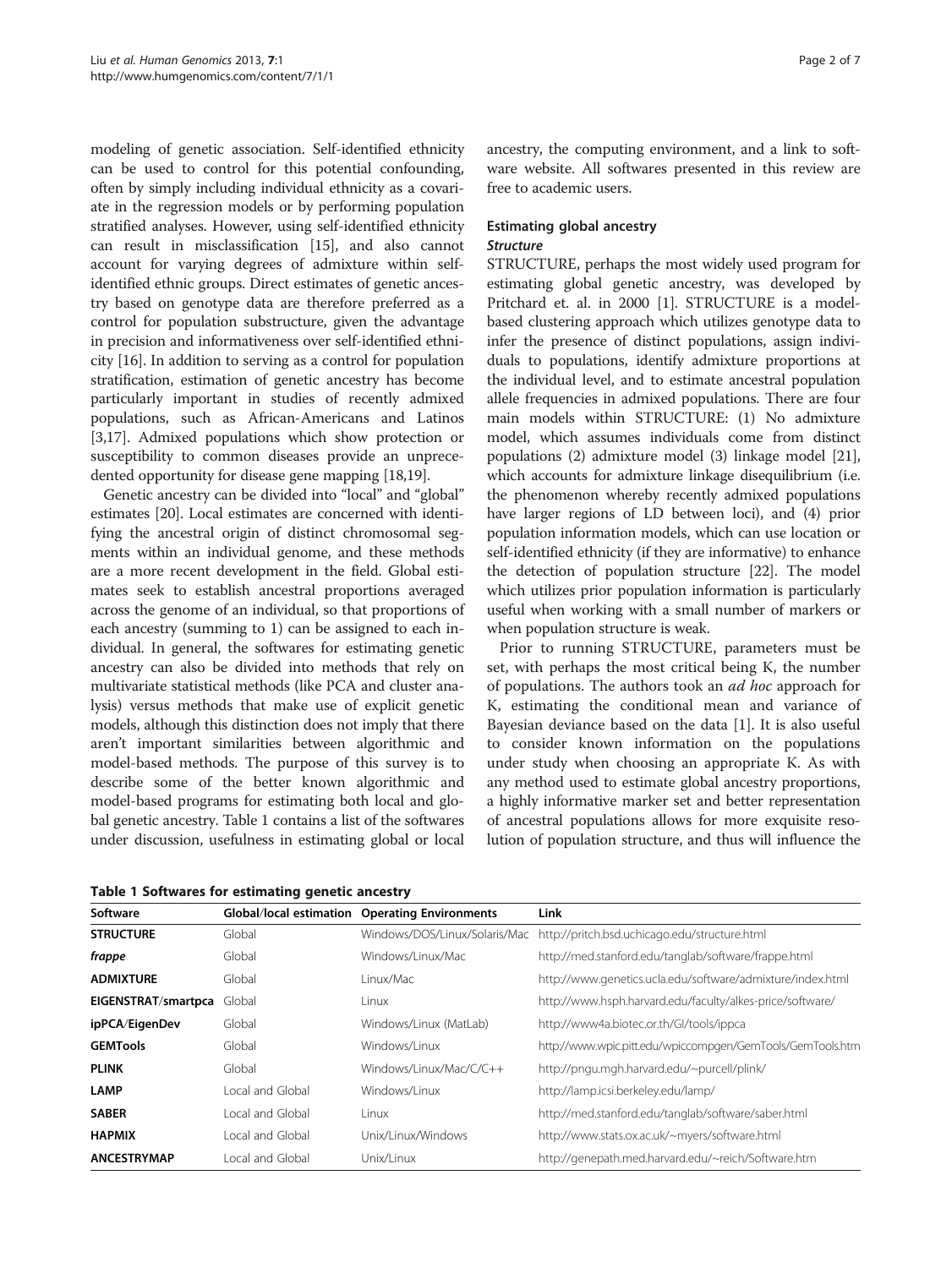selection of K. In order to run STRUCTURE, individual genotypes are required as input. For the linkage model, phase and genetic map data can also be used.

Briefly, STRUCTURE models the probability of observed genotypes given the individual ancestry proportions and ancestral population allele frequencies. The program assigns individuals to ancestral populations (or proportions of individuals in the case of the admixture model) based on genotype data, while simultaneously estimating the allele frequencies of those populations. Given prior information about the probability of the populations of origin for individuals and the probability of allele frequencies for all populations, traditional Bayesian methods using Markov chain Monte Carlo (MCMC) and Gibbs Sampling are used to obtain the corresponding posterior distribution [\[1](#page-5-0)]. A burn-in period is required to reach a stationary posterior distribution, and this burn-in period (and the number of MCMC iterations) is set by the user. MCMC methods are useful in obtaining samples from a posterior distribution when direct sampling is not possible. The method utilizes the Metropolis-Hastings algorithm to obtain a sequence of random samplings which can approximate the distribution.

#### Admixture

Similar to STRUCTURE, the ADMIXTURE program models the probability of observed genotypes using ancestry proportions and population allele frequencies, simultaneously estimating population allele frequencies along with ancestry proportions. An input file of genotypes from unrelated individuals is required, as is an estimate of K. The ADMIXTURE program uses a cross-validation approach to help estimate K, unlike STRUCTURE which computes the model evidence for each value of K. The ADMIXTURE cross validation procedure helps identify which value of K has the best predictive value, by masking or holding out a subset of genotype data and then predicting those masked genotypes.

Unlike STRUCTURE, ADMIXTURE focuses on maximum likelihood estimation (MLE) rather than sampling the posterior distribution using MCMC, and calculates the estimates via a block relaxation approach which results in improvements in speed [\[20,23](#page-5-0)]. This computational efficiency provides an advantage over STRUCTURE when using very large numbers of markers, for example when using dense GWAS data instead of smaller AIM panels. Briefly, ADMIXTURE updates the allele frequency parameter and ancestry fraction parameter alternatively by maximizing the second-order Taylor's expansion of the likelihood function. It does this iteratively, based on allele frequencies and ancestry proportions associated with the current parameter values. This is typically known as sequential quadratic programming and coincides with Newton's method in the absence of constraints [[24](#page-5-0)]. Newton's method can be used to find the optimal point

to solve  $x-M(x) = 0$ . However, obtaining the differential of  $M(x)$  is challenging; therefore a quasi-Newton method is used. This accelerates the convergence, and has been shown to provide an advantage in speed over convergence methods like the Expectation Maximization (EM) algorithm, as employed in the MLE-based program frappe (discussed below). Alexander and coworkers showed that on real world datasets, ADMIXTURE is much faster than STRUCTURE but with comparable estimation, and has been shown to be faster and more accurate than frappe [\[20\]](#page-5-0).

Frappe Frappe uses a full maximum likelihood approach to estimate individual admixture [\[25](#page-5-0)]. frappe requires a genotype and parameter file, containing individual genotypes and a specification of K. Unlike STRUCTURE and ADMIXTURE, frappe does not provide measures to choose an optimal K value. frappe is far more computationally efficient than STRUCTURE [[25\]](#page-5-0), but as stated above, less computationally efficient than ADMIXTURE. In simulations using few SNPs  $(n=60)$ , few individuals from ancestral populations  $(n=20 \text{ and } n=60)$ , and low information content of the SNPs (average delta=0.33), frappe produced significantly less biased estimates than STRUCTURE [\[25](#page-5-0)]. Thus, frappe appears to perform well when population structure is weak. However, STRUCTURE can use population information to inform the prior probabilities, and this model is also effective in the case of weak population structure [[22\]](#page-5-0).

#### Eigenstrat and ipPCA

PCA can be used for dimensionality reduction to group those with similar genetic ancestry together [\[26](#page-5-0)]. PCA is a computationally efficient method which can handle large numbers of markers, and is useful for visualizing population structure [\[27,28](#page-5-0)]. The first few principal components are often used to correct for population stratification in genetic association studies. The EIGENSOFT software package contains EIGENSTRAT (and its helper routine smartpca), and is the most cited PCA method for population structure applications [\[29\]](#page-5-0).

Briefly, the PCA methods focus on the spectral decomposition of a variance covariance matrix for dimensionality reduction. Both the eigenvalues and eigenvectors are important for underlying population structure identification. The eigenvectors present the linear combination of the covariates which in turn serve as the new dimensions. All the dimensions are orthogonal to each other. These linear combinations are known as the principal components. If there is underlying structure among populations, PCA tends to separate them based on the principal components. A question, however, is when to stop dividing individuals into subpopulations. Patterson and colleagues provided an answer which allows determination of the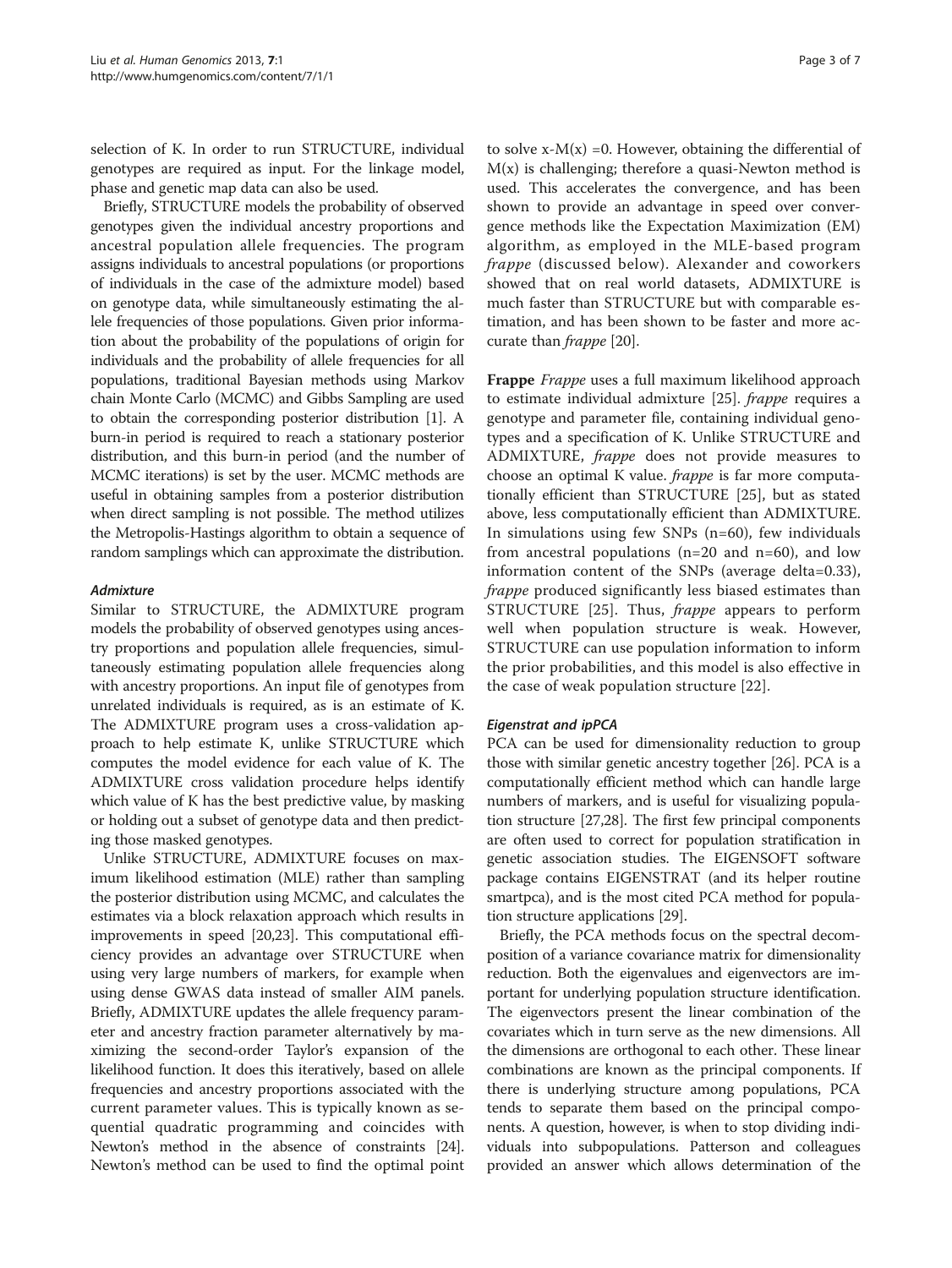probability of structure based on the Tracy-Widom distribution [\[29\]](#page-5-0). The Tracy-Widom theory considers that when the dimension for a matrix M is suitably large, the distribution of the largest eigenvalue follows approximately the Tracy Widom distribution as identified by Johnstone [\[30](#page-5-0)]. This allows assessment of the probability that the largest eigenvalue is random, and thus, whether or not structure exists [\[29](#page-5-0)].

In large, highly structured samples, particularly when subpopulations are closely related or when there is a genetically distant subpopulation, traditional PCA methods have difficulty assigning individuals to the correct subpopulation [\[31](#page-5-0)]. However, ipPCA (and an extension termed EigenDev-ipPCA) is a refinement of the PCA method which efficiently assigns individuals to populations and provides accurate estimates of K, even in highly structured populations [\[31,32\]](#page-5-0). Although there is no general agreement on what constitutes a subpopulation, on simulated and real datasets, ipPCA was more accurate (ie. fit better with population assignments based on prior knowledge of population structure) than STRUCTURE in determining K, particularly as the number of subpopulations increased [\[31](#page-5-0)].

# Plink and GEMTools

Other algorithmic approaches statistically related to the PCA exist as well. PLINK implements multidimensional scaling (MDS) to assess population structure. Given that PLINK is commonly used for genetic association testing, it is convenient that the output file from MDS analysis in PLINK can be directly used as a covariate file in PLINKbased association testing. In the current version of PLINK, genome-wide coverage of SNPs is required to perform the MDS analysis. MDS is a class of statistical analysis that provides a view of the proximities for objects. Therefore, the similarities of people based on genetic ancestry can be viewed using MDS. Theoretically, the MDS method tries to find a matrix from the dissimilarity matrix that preserves the distances, allowing the data to be projected into low dimensional space [[33\]](#page-5-0). PLINK utilizes a distance measure based on genome-wide pairwise IBS (identityby-state) to construct an MDS plot. In a comparative study, PCA structure analysis as implemented in EIGENSOFT performed slightly better than PLINK-based MDS analysis in correcting for population stratification in a GWAS dataset [\[34\]](#page-5-0).

Another algorithmic approach is a recently introduced package called GEMTools which uses spectral graph theory for dimensionality reduction and clustering by genetic ancestry [\[35](#page-5-0)]. This approach may be more flexible than PCA [[36\]](#page-5-0), and the package contains a convenient function for matching cases and controls based on genetic similarity.

### Estimating local ancestry Lamp

LAMP (Local Ancestry in adMixed Populations) is a program used to infer locus-specific ancestry in admixed populations using sliding windows of contiguous SNPs [[37,](#page-5-0)[38\]](#page-6-0). A significant advantage of LAMP relative to other methods for local ancestry is that it does not require genotypes from unadmixed ancestral populations as input. This is advantageous when working with an uncharacterized populations or when ancestral genotypes aren't available. When available, ancestral genotype information can be utilized by the LAMP program using LAMP-ANC. The LAMP-ANC program then infers local ancestry based on the ancestral populations, rather than the de novo inference used by LAMP.

Similar to other local ancestry programs, LAMP does require input parameters, including the recombination rate, global ancestry proportion, and an upper limit on time since admixture. Global recombination rates have previously been calculated [\[39](#page-6-0)], and global ancestral proportion can be calculated using a program such as STRUCTURE. Simulations indicate that LAMP is more robust to inaccuracies in time since admixture and less so to inaccuracies in global ancestral proportions, and performs somewhat less well as this proportion nears 0.5 [[37\]](#page-5-0). On simulated admixed populations representing African-Americans, LAMP and LAMP-ANC were on average more accurate and considerably faster than SABER (discussed below) [[37\]](#page-5-0). However on simulations of admixed populations with very closely related ancestral populations (Chinese and Japanese), SABER was more accurate than LAMP but less accurate than LAMP-ANC. However, all methods perform rather poorly when the ancestral populations are very closely related. All of the local ancestry methods can be used to estimate global ancestry by chromosomal or genomewide averaging of the local ancestry estimates. On simulated data, relative to STRUCTURE, LAMP was more accurate in estimating global genetic ancestry [[37](#page-5-0)]. Again on simulated data, LAMP is capable of accurately estimating admixture proportions in cases of three-way, and presumably greater, admixture. In contrast to SABER and HAPMIX (reviewed in following sections), LAMP does not model LD and assumes uncorrelated SNPs, though the program is somewhat robust to this assumption [\[37\]](#page-5-0).

Briefly, the idea of LAMP is to select a suitable window length, and then a clustering algorithm known as Iterated Conditional Modes (ICM) is used to estimate the likelihood that an individual chromosome has a particular ancestry within this window. The ancestry of individual SNPs is determined by majority vote using all such overlapping windows containing that SNP [\[37](#page-5-0)]. For this procedure, the most important step is the Iterated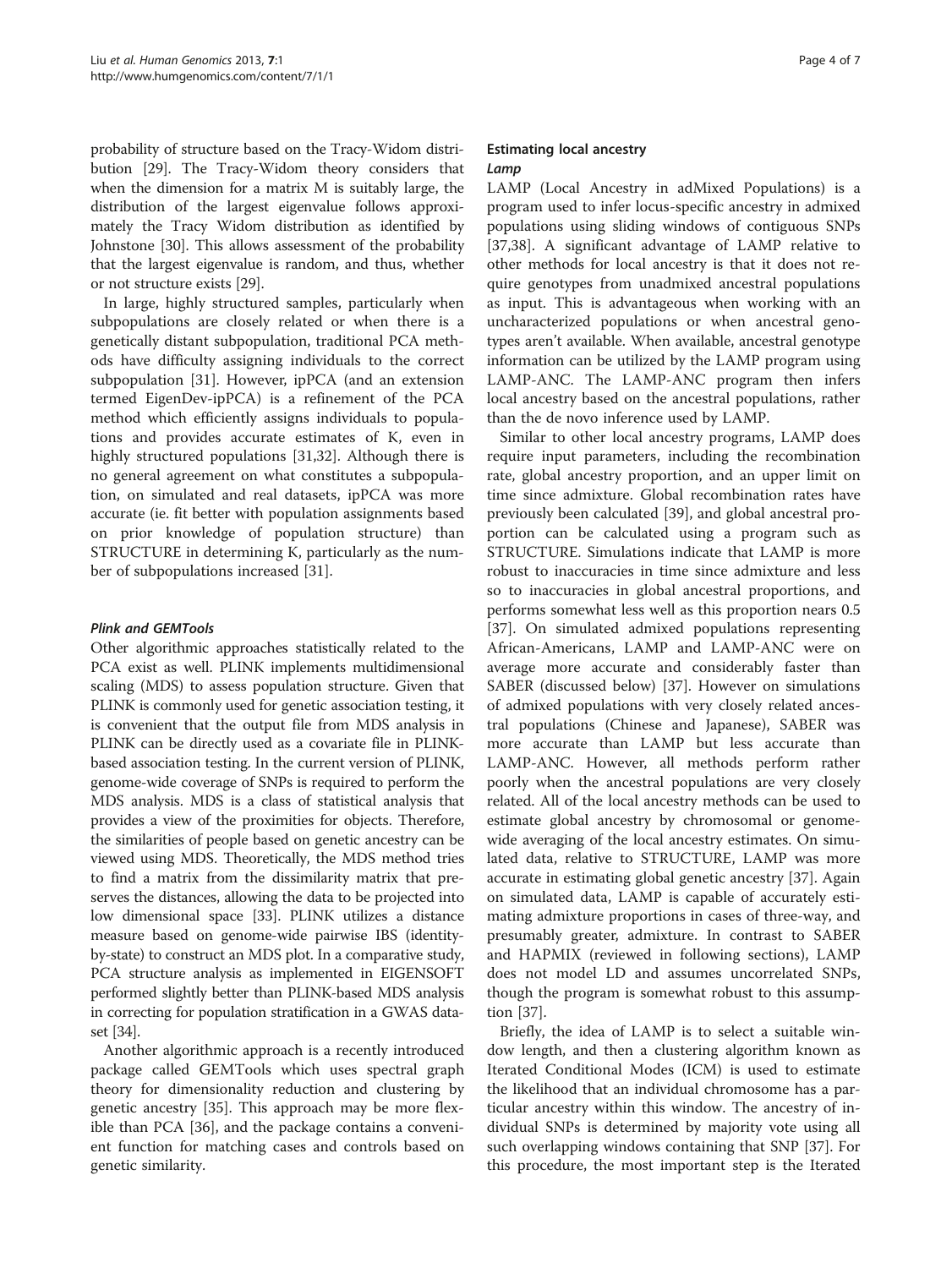Conditional Modes. This algorithm differs from the traditional Expectation Maximization (EM) algorithm in the E step [[37\]](#page-5-0). In the EM algorithm, the expected classification based on the minor allele frequencies of the SNPs within the given window will be obtained; in contrast, in the ICM algorithm, the maximized posterior estimate for the classification based on the minor allele frequencies and genotype will be obtained instead, assuming the initial classification is reasonable [\[37](#page-5-0)]. Therefore, ICM can have a greatly accelerated convergence compared to the EM algorithm. Since this algorithm involves the accurate estimation of the minor allele frequency as the starting point, the authors of this software considered two scenarios: (1) in the case of two ancestral populations with unknown allele frequencies in the ancestral population, the MAXVAR algorithm will be used, in which the individuals will be grouped according to the measurement of similarity (2) in the case when there are two or more ancestral populations and the minor allele frequency is known, the question is simpler and the given ancestral allele frequencies will be used [\[37](#page-5-0)].

#### **Hapmix**

HAPMIX is an extension of a Hidden Markov Model (HMM) [\[40](#page-6-0)] used to model linkage disequilibrium in population genetic data [\[41\]](#page-6-0). HAPMIX requires as input phased data from ancestral populations, unphased data from the admixed population, and a recombination rate file which give the physical and genetic position (in cM) of each SNP. Like LAMP and SABER, HAPMIX is used to determine genetic ancestry for each chromosomal position or segment in the genome. Unlike those other programs, HAPMIX makes use of haplotype information. This requires the use of phased genotype data from unadmixed ancestral populations, and the current version of HAPMIX can only handle two-way admixture.

In admixed populations, linkage disequilibrium exists at a coarse scale and fine scale [\[41\]](#page-6-0). Course scale admixture linkage disequilibrium is due to relatively recent recombination events which result in individual genomes being comprised of distinct chromosomal segments inherited from particular ancestral populations. Fine scale linkage disequilibrium is based on historical recombination events in the ancestral populations. Modeling of both, using a program such as HAPMIX, may increase the power of genetic association testing [[41\]](#page-6-0), as demonstrated in a recent study of breast cancer in African-American women [\[11](#page-5-0)]. Full modeling of the ancestral LD may also lead to more accurate estimates of local genetic ancestry, as demonstrated using simulated and real world data of African-Americans, where HAPMIX outperformed both ANCESTRYMAP and LAMP-ANC [\[41](#page-6-0)]. Further simulations demonstrated that the HAPMIX performance advantage increased with increasing time since admixture, indicating its utility across a range of admixed populations [[41](#page-6-0)].

Briefly, in HAPMIX the haplotype of an individual is viewed as a mosaic of the haplotypes from the ancestral populations. At each position in the genome the likelihood that the haplotype arises from a particular ancestral population is estimated, and a Hidden Markov Model combines these likelihoods with information from neighboring loci to give probabilistic evidence that particular segments come from one ancestral population versus another [[41\]](#page-6-0). Importantly, HAPMIX treats the ancestral population as unambiguously phased, but uses a built in phasing algorithm on the admixed population and doesn't assume that any one haplotype phasing is correct. This flexible approach can help avoid inappropriate inferences of ancestry transitions [\[41](#page-6-0)]. Additional advantages of HAPMIX are very accurate inferences of date of admixture and the ability to accurately estimate 0, 1, or 2 ancestral alleles at each locus [\[41](#page-6-0)].

#### Saber

SABER is a program suitable for genome-scale data which uses a "Markov-hidden Markov model" to estimate local ancestry [\[42](#page-6-0)]. This local ancestry is referred to as "ancestral blocks". Like HAPMIX, it models the ancestral LD; however it does not model haplotype structure. Input files are typical and include genotype data from ancestral and admixed individuals, global ancestry estimates of admixed individuals, and physical map location of the SNPs. In addition to providing localized ancestry (with graphical output), SABER can be used to estimate time since admixture.

#### Ancestrymap, admixmap, and maldsoft

A number of other methods can infer local (and global) ancestry, but are not computationally efficient when working with genome-scale data. These include ANCES-TRYMAP [[43\]](#page-6-0), ADMIXMAP [[44\]](#page-6-0), and MALDSOFT [[45\]](#page-6-0). These are all well-established methods which use Hidden Markov Models to combine data across loci to infer ancestry at each locus, and these programs require that there be no LD between markers. The primary focus of these programs is for traditional admixture mapping on AIM panels, and not the evaluation of local genetic ancestry using dense panels of markers [[25\]](#page-5-0).

# Conclusion

The programs presented here offer tools to deal with a number of population genetics problems related to genetic ancestry. No single program is sufficient for dealing with the variety of research questions being asked, and using combinations of these programs may be most helpful for the next generation of medical genetics studies. For example, while global ancestry has historically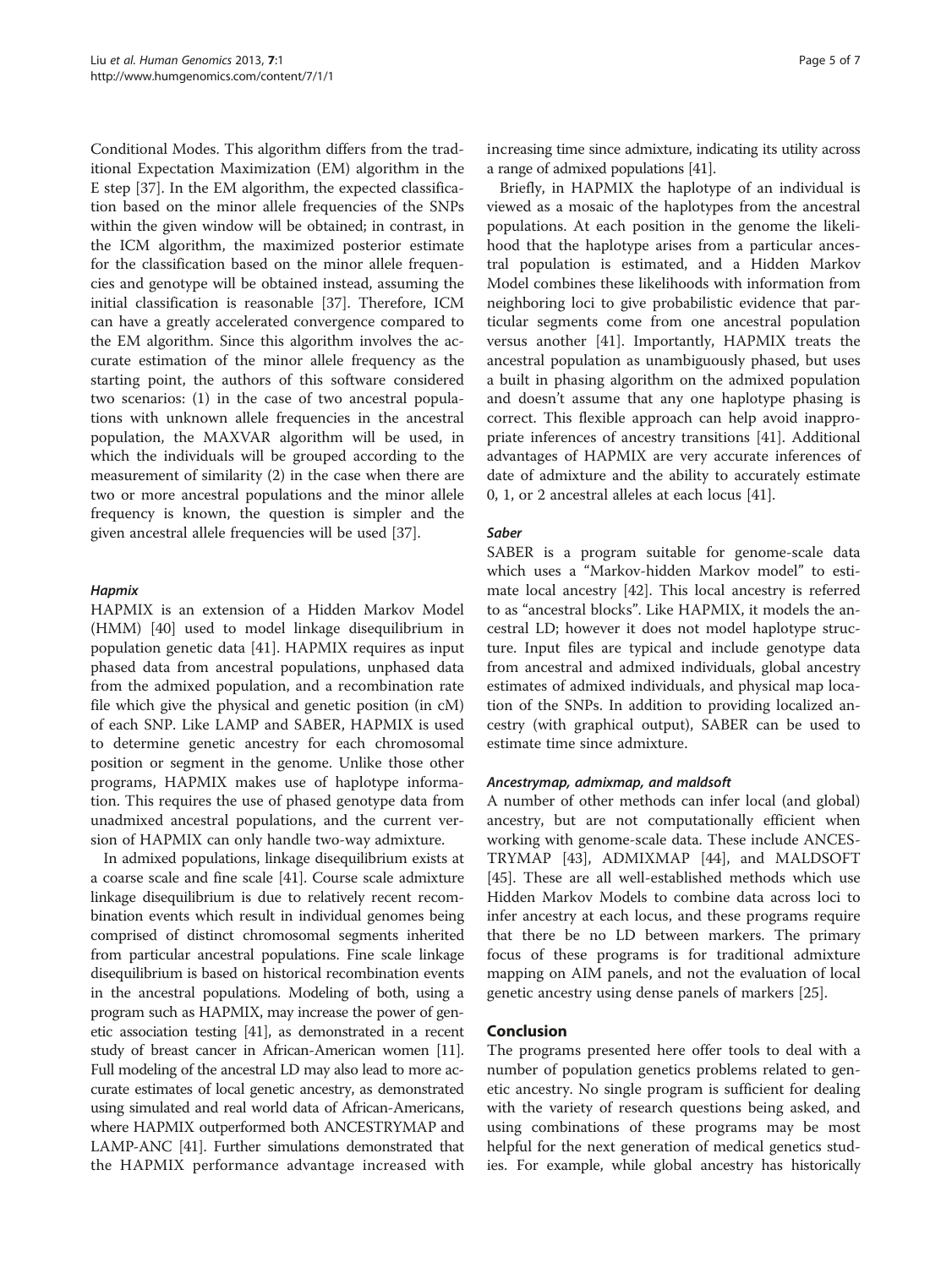<span id="page-5-0"></span>been used to control for population stratification in association studies, it may be more appropriate to control for both local and global ancestry [\[46](#page-6-0)], which may be optimally resolved using separate programs. New uses for these programs are also arising. Several recent studies have assessed the correlation of individual ancestry proportions with disease risk or treatment response [[47](#page-6-0)-[50](#page-6-0)]. For example, it was reported that the percent Native American genetic ancestry in a cohort of children was associated with risk for relapse after chemotherapeutic treatment of acute lymphoblastic leukemia [[49](#page-6-0)]. Understanding why ancestry proportions in admixed populations correlate with phenotypes will require precise identification of the ancestry specific loci that are responsible. Recent reports have demonstrated that statistical tests combining admixture and ancestral linkage disequilibrium signals is a more powerful method of testing for genetic association than MALD or traditional LD mapping individually [11[,41](#page-6-0)]. Genetic ancestry softwares which give refined and accurate estimates of local ancestry are critically important to this next generation of genetic studies in admixed populations.

#### Competing interests

We declare that we have no competing interests.

#### Authors' contribution

YL and SB made substantial contributions to conception and design of the manuscript, and interpretation of statistical methods. YL, TN, SL, SAB, YT, and SB made substantial contributions to drafting the article or revising it critically for important intellectual content. All authors read and approved the final manuscript.

#### Author details

<sup>1</sup> Lovelace Respiratory Research Institute, 2425 Ridgecrest Dr. S.E, Albuquerque, NM 87108, USA. <sup>2</sup>VA Medical Center, Albuquerque, NM, USA.

Received: 11 September 2012 Accepted: 26 November 2012 Published: 5 January 2013

#### References

- 1. Pritchard JK, Stephens M, Donnelly P: Inference of population structure using multilocus genotype data. Genetics 2000, 155(2):945–959.
- 2. Tishkoff SA, Kidd KK: Implications of biogeography of human populations for "race" and medicine. Nat Genet 2004, 36(11 Suppl):S21–S27.
- 3. Mao X, Bigham AW, Mei R, et al: A genomewide admixture mapping panel for Hispanic/Latino populations. Am J Hum Genet 2007, 80(6):1171–1178.
- 4. Tian C, Hinds DA, Shigeta R, et al: A genomewide single-nucleotidepolymorphism panel for Mexican American admixture mapping. Am J Hum Genet 2007, 80(6):1014-1023.
- Tian C, Hinds DA, Shigeta R, et al: A genomewide single-nucleotidepolymorphism panel with high ancestry information for African American admixture mapping. Am J Hum Genet 2006, 79(4):640–649.
- 6. Hou L, Phillips C, Azaro M, Brzustowicz LM, Bartlett CW: Validation of a cost-efficient multi-purpose SNP panel for disease based research. PLoS One 2011, 6(5):e19699.
- 7. Rosenberg NA, Li LM, Ward R, Pritchard JK: Informativeness of genetic markers for inference of ancestry. Am J Hum Genet 2003, 73(6):1402-1422.
- 8. Chakraborty R, Weiss KM: Admixture as a tool for finding linked genes and detecting that difference from allelic association between loci. Proc Natl Acad Sci U S A 1988, 85(23):9119–9123.
- 9. Briscoe D, Stephens JC, O'Brien SJ: Linkage disequilibrium in admixed populations: applications in gene mapping. J Hered 1994, 85(1):59-63.
- 10. Stephens JC, Briscoe D, O'Brien SJ: Mapping by admixture linkage disequilibrium in human populations: limits and guidelines. Am J Hum Genet 1994, 55(4):809–824.
- 11. Pasaniuc B, Zaitlen N, Lettre G, et al: Enhanced statistical tests for GWAS in admixed populations: assessment using African Americans from CARe and a breast cancer consortium. PLoS Genet. 2011, 7(4):e1001371.
- 12. Tandon A, Patterson N, Reich D: Ancestry informative marker panels for African Americans based on subsets of commercially available SNP arrays. Genet Epidemiol 2011, 35(1):80–83.
- 13. Paschou P, Ziv E, Burchard EG, et al: PCA-correlated SNPs for structure identification in worldwide human populations. PLoS Genet 2007, 3(9):1672-1686.
- 14. Lander ES, Schork NJ: Genetic dissection of complex traits. Science 1994, 265(5181):2037–2048.
- 15. Burnett MS, Strain KJ, Lesnick TG, et al: Reliability of self-reported ancestry among siblings: implications for genetic association studies. Am J Epidemiol 2006, 163(5):486–492.
- 16. Rosenberg NA, Pritchard JK, Weber JL, et al: Genetic structure of human populations. Science 2002, 298(5602):2381–2385.
- 17. Smith MW, Patterson N, Lautenberger JA, et al: A high-density admixture map for disease gene discovery in African Americans. Am J Hum Genet 2004, 74(5):1001–1013.
- 18. Brehm JM, Celedón JC: Chronic obstructive pulmonary disease in Hispanics. Am J Respir Crit Care Med 2008, 177(5):473–478.
- 19. González Burchard E, Borrell LN, Choudhry S, et al: Latino populations: a unique opportunity for the study of race, genetics, and social environment in epidemiological research. Am J Public Health 2005, 95(12):2161–2168.
- 20. Alexander DH, Novembre J, Lange K: Fast model-based estimation of ancestry in unrelated individuals. Genome Res 2009, 19(9):1655–1664.
- 21. Falush D, Stephens M, Pritchard JK: Inference of population structure using multilocus genotype data: linked loci and correlated allele frequencies. Genetics 2003, 164(4):1567–1587.
- 22. Hubisz MJ, Falush D, Stephens M, Pritchard JK: Inferring weak population structure with the assistance of sample group information. Mol Ecol Resour 2009, 9(5):1322–1332.
- 23. Alexander DH, Lange K: Enhancements to the ADMIXTURE algorithm for individual ancestry estimation. BMC Bioinforma 2011, 12:246.
- 24. Nocedal J, Wright SJ: Numerical optimization. New York: Springer; 2006. Available at: [http://site.ebrary.com/id/10228772.](http://site.ebrary.com/id/10228772) Accessed January 22, 2012.
- 25. Tang H, Peng J, Wang P, Risch NJ: Estimation of individual admixture: analytical and study design considerations. Genet Epidemiol 2005, 28(4):289–301.
- 26. Menozzi P, Piazza A, Cavalli-Sforza L: Synthetic maps of human gene frequencies in Europeans. Science 1978, 201(4358):786–792.
- 27. Bryc K, Auton A, Nelson MR, et al: Genome-wide patterns of population structure and admixture in west Africans and African Americans. Proc Natl Acad Sci U S A 2010, 107(2):786–791.
- 28. Bryc K, Velez C, Karafet T, et al: Colloquium paper: genome-wide patterns of population structure and admixture among Hispanic/Latino populations. Proc Natl Acad Sci U S A 2010, 107(Suppl 2):8954–8961.
- 29. Patterson N, Price AL, Reich D: Population structure and eigenanalysis. PLoS Genet 2006, 2(12):e190.
- 30. Johnstone I: On the distribution of the largest eigenvalue in principal components analsysis. Ann Statist 2001, 29(2):295–327.
- 31. Intarapanich A, Shaw PJ, Assawamakin A, et al: Iterative pruning PCA improves resolution of highly structured populations. BMC Bioinforma 2009, 10:382.
- 32. Limpiti T, Intarapanich A, Assawamakin A, et al: Study of large and highly stratified population datasets by combining iterative pruning principal component analysis and structure. BMC Bioinforma 2011, 12:255.
- 33. Cox TF, Cox MAA: Multidimensional scaling. Boca Raton: Chapman & Hall/ CRC; 2001.
- 34. Wang D, Sun Y, Stang P, et al: Comparison of methods for correcting population stratification in a genome-wide association study of rheumatoid arthritis: principal-component analysis versus multidimensional scaling. BMC Proc 2009, 3(Suppl 7):S109.
- 35. Lee AB, Luca D, Klei L, Devlin B, Roeder K: Discovering genetic ancestry using spectral graph theory. Genet Epidemiol 2010, 34(1):51–59.
- 36. Anon. 1104.1162v1.pdf. Available at: [http://arxiv.org/PS\\_cache/arxiv/pdf/1104/](http://arxiv.org/PS_cache/arxiv/pdf/1104/1104.1162v1.pdf) [1104.1162v1.pdf.](http://arxiv.org/PS_cache/arxiv/pdf/1104/1104.1162v1.pdf) Accessed January 9, 2012.
- 37. Sankararaman S, Sridhar S, Kimmel G, Halperin E: Estimating local ancestry in admixed populations. Am J Hum Genet 2008, 82(2):290–303.